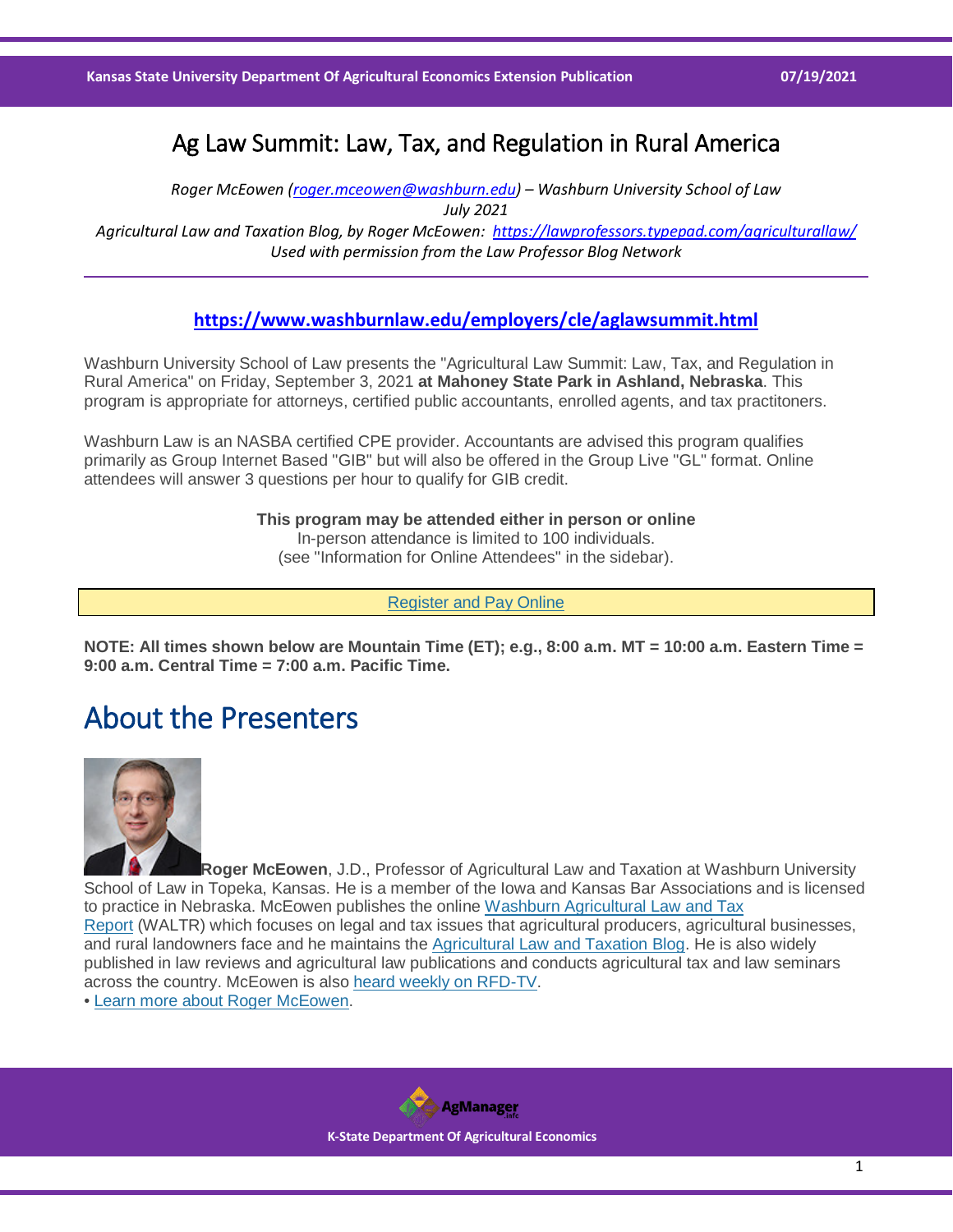

**Janet Bailey** is your hired hand in pearls. She has spent three decades immersed in agricultural and food policy, rural issues and marketplace strategy. She works with organizations and individuals to manage Reputation and Policy Risks, and to hone strategy to bring innovation to market. Janet's colleagues and competitors know her as a collaborator, energizer and force for the kernels of truth. Found as [@nochaff on Twitter,](https://twitter.com/nochaff) she welcomes dialog with thought leaders and searchers. Of her credentials, Janet values most being the fifth generation from her family's diversified farm and having successfully raised two children to adulthood. She is a leader in Kansas agriculture and enjoys working with partners as the Principal of No Chaff Group.



**Jeffrey C. Jarecki** has a general practice at the firm Jarecki Lay & Sharp P.C., L.L.O. which has office locations in Albion and Columbus, Nebraska. A good portion of Jeff's practice is focused on the many issues encountered by agricultural producers. Jeff has approximately ten years of experience working with agricultural producers and their professional advisors concerning the growth, transition and challenges of their agricultural operations. Jeff resides in his hometown of Albion, Nebraska and dedicates his free time to family and assisting with local economic development.

[Learn more about Jeff Jarecki.](https://jlslawpc.com/attorneys-staff/)



Professor **Edward A. Morse** holds the McGrath, North endowed chair in Business Law at Creighton University School of Law, where he teaches courses involving taxation, antitrust, and business associations. He is also a senior affiliated scholar in the Institute for Economic Inquiry at the Heider College of Business. He is admitted to the Nebraska Bar and is also a CPA (Iowa). He serves as vice-chair of the ABA Committee on Cyberspace Law, and he is a fellow in the Nebraska Bar Foundation. He and his wife, Susan, raise cattle together on their family farm outside of Council Bluffs, Iowa. • [Learn more about Edward Morse.](https://law.creighton.edu/faculty-directory-profile/192/edward-morse)



**Colten C. Venteicher** practices with Bacon Vinton Venteicher in Gothenburg, Nebraska. Colten focuses his practice on estate planning and probate, real estate, and business and commercial law. He also counsels communities and businesses with tax increment financing and economic development



 **K-State Department Of Agricultural Economics**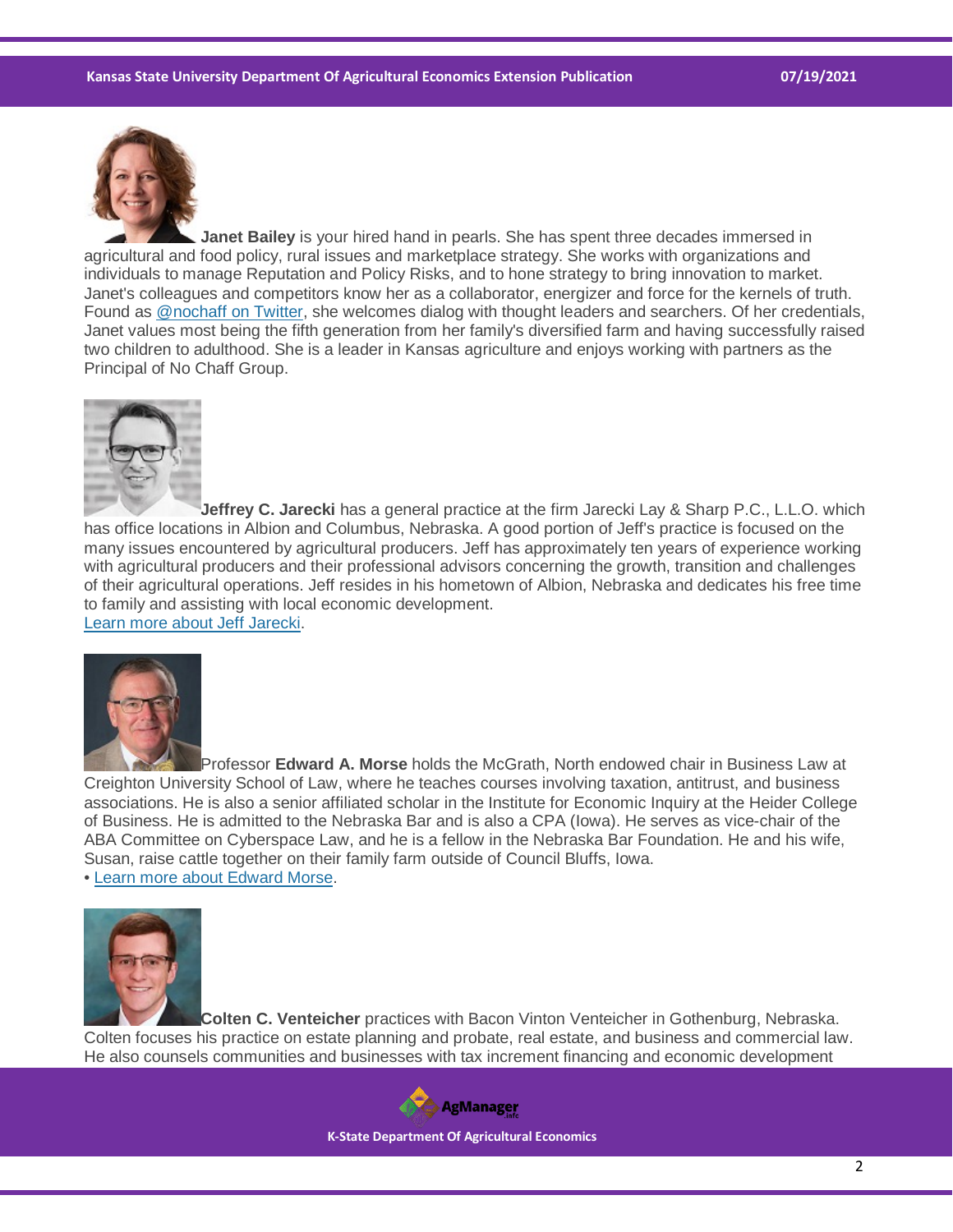projects. He is a 2016 graduate from Creighton University School of Law, *summa cum laude*. • [Learn more about Colton Venteicher.](https://bvv.law/colten-c-venteicher)



**Daniel J. Waters** is a partner Lamson Dugan & Murray's Business Department and serves on the Firm's Management Committee. His practice focuses in the areas of estate planning, business succession planning, corporate governance, and commercial transactions. Dan regularly counsels closelyheld businesses and their owners. He is licensed in Nebraska and Iowa. Dan is an active member on the boards of several local charitable organizations. He is a member of the Omaha Estate Planning Council, and has been recognized by his peers in *The Best Lawyers in America* for excellence in the areas of Closely Held Companies and Family Businesses Law, Trusts and Estates Law, and Tax Law. [Learn more about Dan Waters.](https://www.ldmlaw.com/profiles/daniel-j-waters/)



**Katie Weichman Zulkoski** is an attorney working in lobbying and government affairs at her firm Zulkoski Weber, located in Lincoln, Nebraska. Katie has over ten years of lobby experience in front of the Nebraska Legislature and has crafted successful legislative strategies for businesses, national nonprofits, and associations of all sizes. Katie continues to be connected to her family's ag business in North Central Nebraska. She dedicates much of her time to public service on state-wide and community non-profit boards.

• [Learn more about Katie Weichman Zulkoski.](https://zulkoskiweber.com/meet-our-team/)

[Register and Pay Online](https://www.washburnlaw.edu/employers/cle/aglawsummitregister.html)

## **Schedule**

FRIDAY, SEPTEMBER 3, 2021

7:45-8:15 a.m. — Registration and Continental Breakfast

8:15 a.m. — Welcome and Announcements

8:20-9:35 a.m. — **Tax Legislation, Policy and Implications for Clients: What Now?** (McEowen) [75 minutes tax update CPE]

This session will examine income tax, estate and gift tax, capital gain, basis proposed legislation that has been proposed in 2021. The potential for dramatic change in tax policy creates many issues for tax practitioners and their clients. What are the most important areas that impact tax planning for clients? What

**AgManager** 

 **K-State Department Of Agricultural Economics**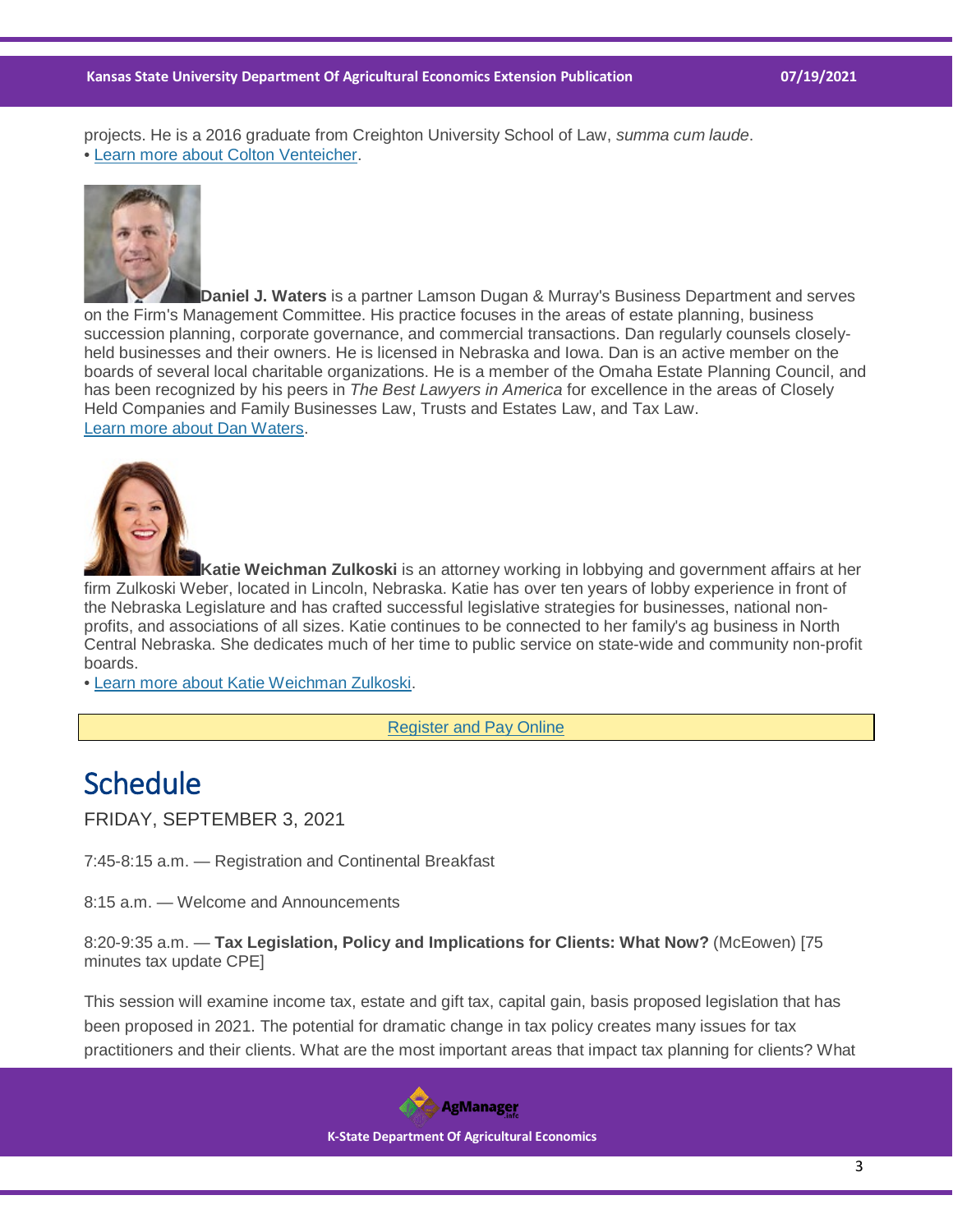is the impact on capital gains tax rates? Is Social Security planning affected? How should clients be advised? What tax planning techniques should be taken to minimize the impact of higher effective tax rates. This session will be comprehensive in nature and provide the clearest roadmap possible at the time for a path forward for clients.

#### 9:35-10:35 a.m. — **Legislative Update: Survey of Current and Proposed State Laws Affecting Agriculture and Rural America** (Jarecki and Weichman) [60 minutes tax update CPE]

This session will discuss a legislative update in the State of Nebraska specific to agriculture along with proposed legislation in the State of Nebraska that may impact agriculture. This session will also include a review of specific federal legislation and its potential impact on agricultural operations.

10:35-10:45 a.m. — Break

10:45-Noon — **Farm Succession and Continuity Planning** (Waters) [75 minutes tax law CPE]

This segment will explore the challenges of transitioning an agricultural business across multi-generations. Unpredictability in commodity prices, land values, and tax consequences can make an already daunting task even more difficult. We will explore case studies, together with tools techniques used to address these challenges, while pursuing the ultimate goal of continuing a family's farming legacy.

#### Noon-1:00 p.m. — **Lunch and Presentation: Creating and Maintaining a Vibrant Rural Practice** (Bailey) [no CPE credit]

Building a rural practice engages more than your local clientele. Join a conversation in creating a map to bring discipline and growth to your practice. Think about the value you bring to your community, influence to your profession, and the legacy you imprint in the rural landscape. Leave with tools to elevate your profile and be energized about serving those who need your expertise.

1:00-1:50 p.m. — **Special Use Valuation: Key Concepts** (McEowen) [50 minutes tax law CPE]

With the possibility of a decrease in the federal estate and gift tax exemption equivalent of the unified credit, the federal estate tax becomes an issue for a higher percentage of farming and ranching operations. This session outlines the key issues for estate planners doing pre-planning for the possibility of an election in a decedent's estate and issues that can arise post-death.

1:50-2:00 p.m. — Break

2:00-3:40 p.m. — **The Ag Entrepreneur's Toolkit: Navigating Common Business and Tax Issues Associated with LLCs** (Morse and Venteicher) [100 minutes tax law CPE]

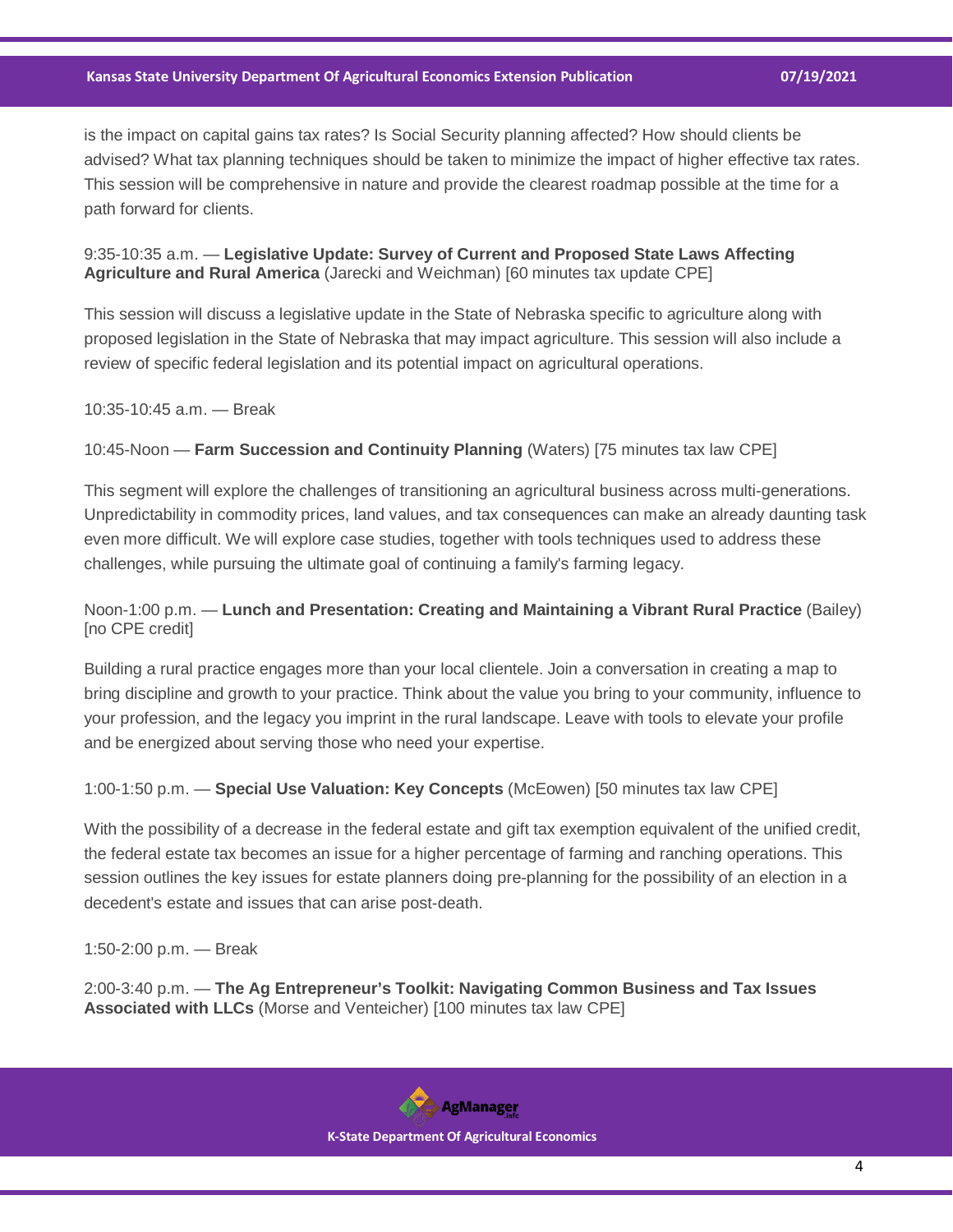The business and tax law features of LLCs present significant opportunities and challenges for operators in the ag sector and those who advise them. This program identifies common areas of concern and provides practical considerations for successful use of the LLC in ag business contexts.

3:40 p.m. — Adjourn

[Register and Pay Online](https://www.washburnlaw.edu/employers/cle/aglawsummitregister.html)

## Program Learning Objectives

Learning Objectives for the program:

This program will provide an overview of tax law provisions relating to a variety of issues that arise in Farm and Ranch Tax, Estate, and Business Planning. The program assumes attendees will have an intermediate level of expertise in the area and are generally familiar with the areas of tax law addressed by the various topical areas listed in the program.

Attendees who complete the program will be updated as to current issues in this tax practice area. They will also work through application examples in the noted subjects areas covered by the various presenters.

At three points during each hour of presentation attendees will be asked to answer questions about the presentation to confirm 1) their attendance and 2) their understanding of the material as it is presented live online.

# Content, Prerequisites, Expected Participant Knowledge Level, Registration and Refund/Complaint Information

This program is an overview and update on the noted areas of tax law and practice. As noted, the program is intended for participants who have an intermediate level of knowledge in the Taxes Subject Area. Beginners may find exposure to the changes that are discussed helpful in assessing whether to engage more senior practitioners to help them with a client who may have Act-related issues. There are no specific prerequisites required to attend.

No advance preparation is required though program participants may want to review the topic areas and bring questions they would like addressed during the program.

The program will be delivered online via the Zoom platform. Specific instructions and a link to access the online program will be provided several days prior to the program to individuals who register and pay the fee. Instructions will also include information about how to access program materials.